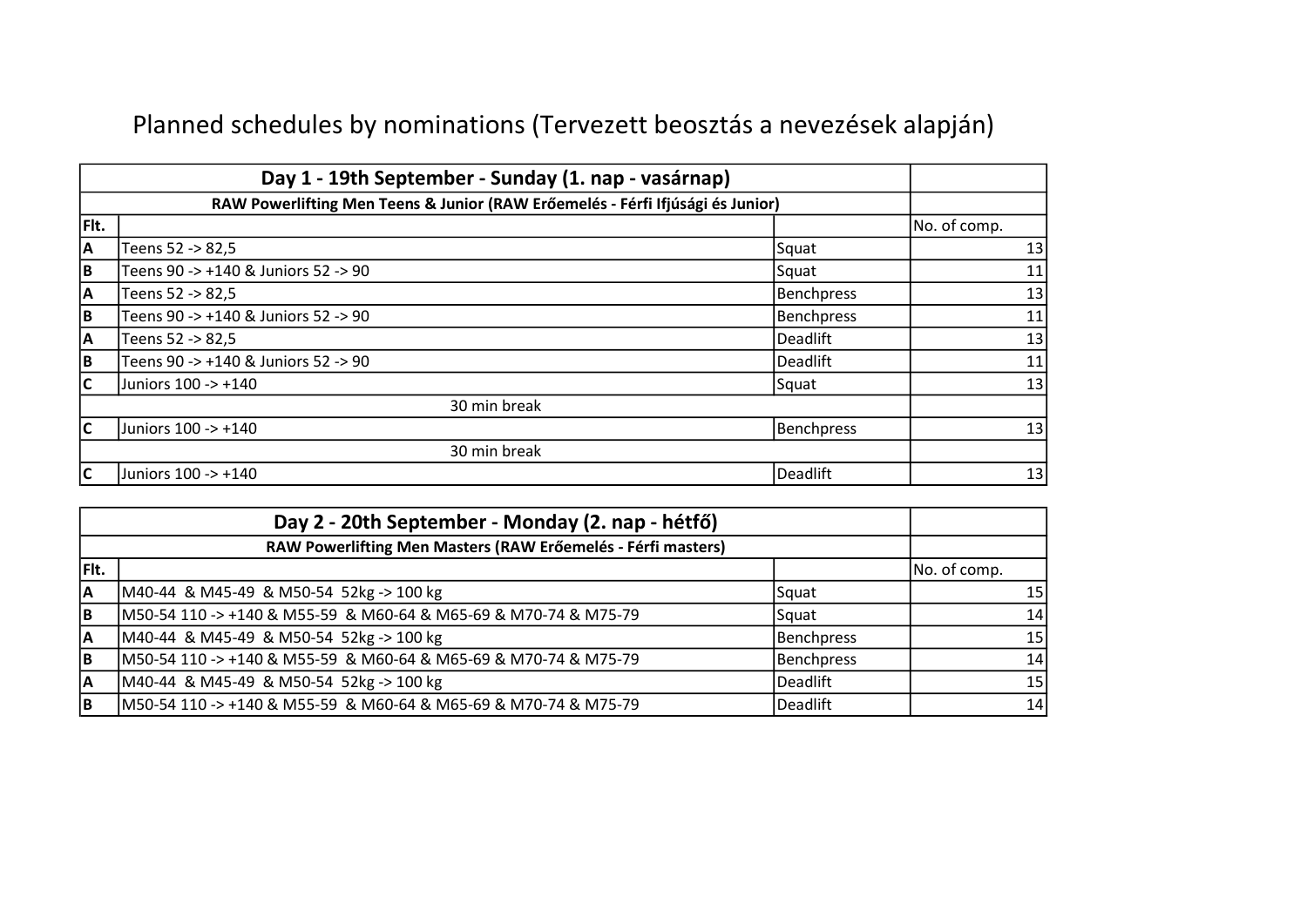|                | Day 3 - 21th September - Tuesday (3. nap - kedd)                                                      |                   |              |
|----------------|-------------------------------------------------------------------------------------------------------|-------------------|--------------|
|                | RAW Powerlifting all Woman & Men Open, Submasters (RAW Erőemelés - Összes nő & férfi open, submaster) |                   |              |
| Flt.           |                                                                                                       |                   | No. of comp. |
| A              | women teen&junior&open&submaster                                                                      | Squat             | 13           |
| $\overline{B}$ | women all masters                                                                                     | Squat             | 13           |
| $\overline{A}$ | women teen&junior&open&submaster                                                                      | <b>Benchpress</b> | 13           |
| $\overline{B}$ | women all masters                                                                                     | <b>Benchpress</b> | 13           |
| $\overline{A}$ | women teen&junior&open&submaster                                                                      | Deadlift          | 13           |
| $\overline{B}$ | women all masters                                                                                     | <b>Deadlift</b>   | 13           |
| C              | men open 75/82,5/90/110                                                                               | Squat             | 15           |
| D              | men open 100/125/140 & all men submasters                                                             | Squat             | 15           |
| C              | men open 75/82,5/90/110                                                                               | <b>Benchpress</b> | 15           |
| $\overline{D}$ | men open 100/125/140 & all men submasters                                                             | <b>Benchpress</b> | 15           |
| $\overline{c}$ | men open 75/82,5/90/110                                                                               | <b>Deadlift</b>   | 15           |
| D              | men open 100/125/140 & all men submasters                                                             | Deadlift          | 15           |

| Planned schedules by nominations (Tervezett beosztás a nevezések alapján) |  |  |
|---------------------------------------------------------------------------|--|--|
|---------------------------------------------------------------------------|--|--|

| Day 4 - 22th September - Wednesday (4. nap - szerda) |                                                                                                   |                   |                 |
|------------------------------------------------------|---------------------------------------------------------------------------------------------------|-------------------|-----------------|
|                                                      | EQ Powerlifting & EQ Deadlift EQ - all athletes (EQ Erőemelés & EQ Felhúzás - Összes nő és férfi) |                   |                 |
| Fit.                                                 |                                                                                                   |                   | No. of comp.    |
| lΑ                                                   | All EQ powerlifter                                                                                | Squat             |                 |
| lв                                                   | EQ deadlift junior 60kg & open & M60-64 & M65-69 & M70-74                                         | Deadlift          | 10 <sup>1</sup> |
| ١A                                                   | All EQ powerlifter                                                                                | <b>Benchpress</b> |                 |
| lc                                                   | EQ deadlift submasters & M-40-44 & M45-49 & M50-54 & M55-59 & junior 125                          | <b>Deadlift</b>   | 10 <sup>1</sup> |
| ΙA                                                   | All EQ powerlifter                                                                                | <b>Deadlift</b>   | -5 I            |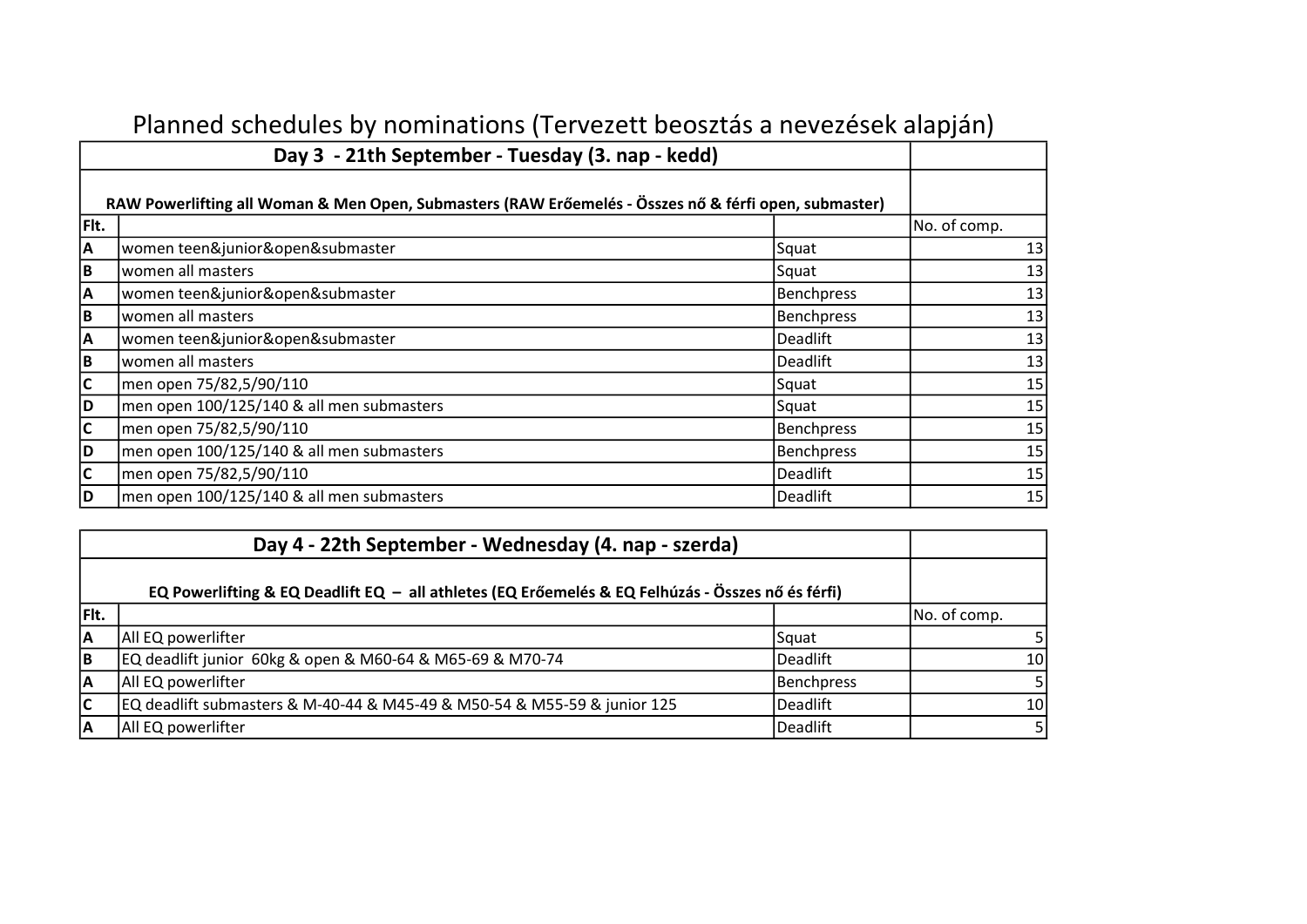|                         | Day 5 - 23th September- Thursday (5. nap - csütörtök)                                                   |                   |                 |
|-------------------------|---------------------------------------------------------------------------------------------------------|-------------------|-----------------|
|                         | RAW Deadlift - all athletes & RAW Benchpress Men Teens & Juniors (RAW Felhúzás összes nő és férfi & RAW |                   |                 |
|                         | Fekvenyomás - férfi ifjúsági és junior)                                                                 |                   |                 |
| Fit.                    |                                                                                                         |                   | No. of comp.    |
| A                       | Women Teens & Juniors                                                                                   | Deadlift          | 10 <sup>1</sup> |
| в                       | <b>Women Open &amp; Submasters</b>                                                                      | Deadlift          | 10 <sup>1</sup> |
| $\overline{\mathsf{c}}$ | Women all masters                                                                                       | Deadlift          | 11              |
| D                       | Men teens & juniors & submasters                                                                        | <b>Deadlift</b>   | 13              |
| İΕ                      | Men M40-44 & M45-49                                                                                     | Deadlift          | 13              |
| F                       | Men M50-54 & M55-59                                                                                     | Deadlift          | 11              |
| ۱G                      | Men M60-64 & M65-69 & M70-74 & M75-79                                                                   | Deadlift          | 11              |
| Iн.                     | Men Open                                                                                                | Deadlift          | 11              |
| L                       | Men Teen                                                                                                | <b>Benchpress</b> | 12              |
| IJ                      | Men Juniors                                                                                             | Benchpress        | 12              |

## Planned schedules by nominations (Tervezett beosztás a nevezések alapján)

| Day 6 - 24th September - Friday (6. nap - péntek) |                                                                                      |                   |                 |  |
|---------------------------------------------------|--------------------------------------------------------------------------------------|-------------------|-----------------|--|
|                                                   | RAW Benchpress all Woman & Men Masters (RAW Fekvenyomás - összes nő & férfi masters) |                   |                 |  |
| Fit.                                              |                                                                                      |                   | No. of comp.    |  |
| İА                                                | Women Teens & Juniors & Open                                                         | Benchpress        | 15              |  |
| lв.                                               | Women Submasters & M40-44                                                            | Benchpress        | 10              |  |
| lc.                                               | Women M45-49 &M50-54 & M55-59 & M60-64 & M70-74                                      | Benchpress        | 12              |  |
| D                                                 | Men M40-44 67,5kg -> 110kg                                                           | <b>Benchpress</b> | $\vert 9 \vert$ |  |
| E                                                 | Men M40-44 125kg -> +140kg                                                           | Benchpress        | 10              |  |
| F                                                 | Men M45-49 52kg -> 100kg                                                             | Benchpress        | 8               |  |
| G                                                 | Men M45-49 110kg -> +140kg                                                           | Benchpress        | 13              |  |
| lн                                                | Men M50-54 52kg -> 100kg                                                             | <b>Benchpress</b> | 11              |  |
| L                                                 | Men M50-54 110kg -> +140kg                                                           | Benchpress        | 13              |  |
| IJ                                                | Men M55-59                                                                           | <b>Benchpress</b> | 13              |  |
| İΚ                                                | Men M60-64 & M65-69                                                                  | <b>Benchpress</b> | 14              |  |
| L                                                 | Men M70-74 & M75-80 & M80+                                                           | Benchpress        | 8               |  |